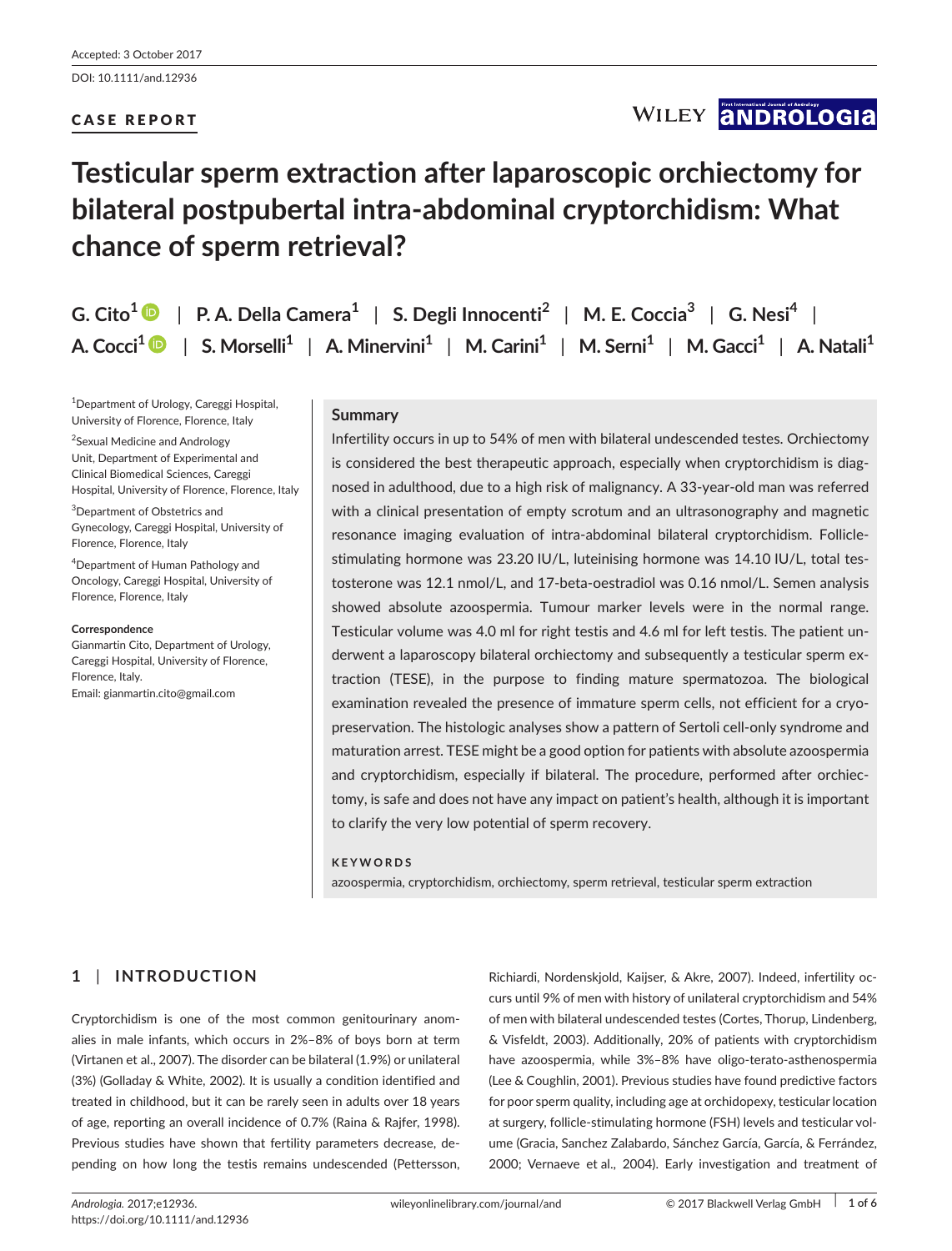**2 of 6 | WILEY |ANDROLOGIA** CITO ET AL.

impalpable testes are fundamental to increase the possibility of fertility and to permit an adequate follow-up for possible testicular cancer. The risk of malignant progression in abdominal testis may be as high as 5%, increasing with age (Richie & Steele, 2002). Moreover, the condition of intra-abdominal testis is also associated with higher incidence of hernia, torsion and testicular atrophy (Welvaart & Tijssen, 1981).

## **2** | **CASE REPORT**

A 33-year-old Caucasian man referred to our attention for a history of couple infertility. He was diagnosed for absolute azoospermia, determined by two semen analyses including a centrifugation step at high speed. In anamnesis, he underwent orchidopexy of the left testicle before puberty. There were no ongoing pathologies and no additional reason for infertility. He reported the complete absence of both testicles in the scrotum from the past years. To determine the location of cryptorchid testes, physical examination, inguinal–abdominal ultrasonography and magnetic resonance imaging (MRI) of the abdomen were performed. The physical examination revealed bilateral nonpalpable testis in a clinical rare presentation of empty scrotum. On the basis of ultrasonography, the cryptorchid right testis, estimating a size of 29  $\times$  16  $\times$  16 mm and a volume of 4.0 ml, was located in the abdomen, medially to the external iliac vessels and above the bladder, not in relation to the internal inguinal ring. The cryptorchid left testis, having a dimension of  $28 \times 20 \times 18$  mm and volume of 4.6 ml, was located at the entrance of the internal inguinal ring. There was not any blockage in the seminal pathway. Serum samples were taken from the patient to determine hormone levels and tumour markers (Table 1). FSH was 23.20 IU/L, luteinising hormone (LH) was 14.10 IU/L, total testosterone was 12.1 nmol/L, and 17-beta-oestradiol was 0.16 nmol/L. Tumour marker levels [alpha-fetoprotein (α-FP), beta-human chorionic gonadotrophin (β-HCG), and lactate dehydrogenase (LDH)] were in the normal range. A genetic analysis (including karyotype with the examination of microdeletions for chromosome Y and mutation of cystic fibrosis transmembrane conductance regulator genes) was performed, revealing no abnormalities. The need for surgery was explained to the patient, highlighting the risk of cancer evolution and the possibility,

TABLE 1 Baseline blood parameters of the patient

| Parameter                   | Value              | Normal range  |
|-----------------------------|--------------------|---------------|
| FSH (IU/L)                  | 23.20 <sup>a</sup> | $1.7 - 11.0$  |
| LH (IU/L)                   | $14.10^{a}$        | $0.6 - 7.0$   |
| TT (nmol/L)                 | 12.10              | $10.4 - 34.6$ |
| 17-Beta-oestradiol (nmol/L) | 0.16               | < 0.20        |
| $\alpha$ -FP                | 2.9                | $0.0 - 5.8$   |
| $\beta$ -HCG                | $\leq 1$           | < 1           |
| LDH                         | 205                | $84 - 246$    |

α-FP, α-fetoprotein; β-HCG, β-human chorionic gonadotrophin; LDH, lactate dehydrogenase; FSH, follicle-stimulating hormone; LH, luteinising hormone; TT, total testosterone.

<sup>a</sup>Outside the normal range.

albeit rare, of retrieving spermatozoa from the testes after orchiectomy. The patient chose orchiectomy as treatment option and signed an informed consent. He underwent a bilateral orchiectomy with laparoscopic-assisted technique (Figures 1 and 2) and a bilateral testicular prosthesis insertion, using a small size, through a low inguinal incision (Figure 3). The specimens were removed trough the 10-mm port site without widening the incision, due to the small size of each testis, found to be atrophic (Figure 4). It was requested an intra-operative



FIGURE 1 Laparoscopic orchiectomy



FIGURE 2 Clamp of spermatic cord



FIGURE 3 Testicular prosthesis implantation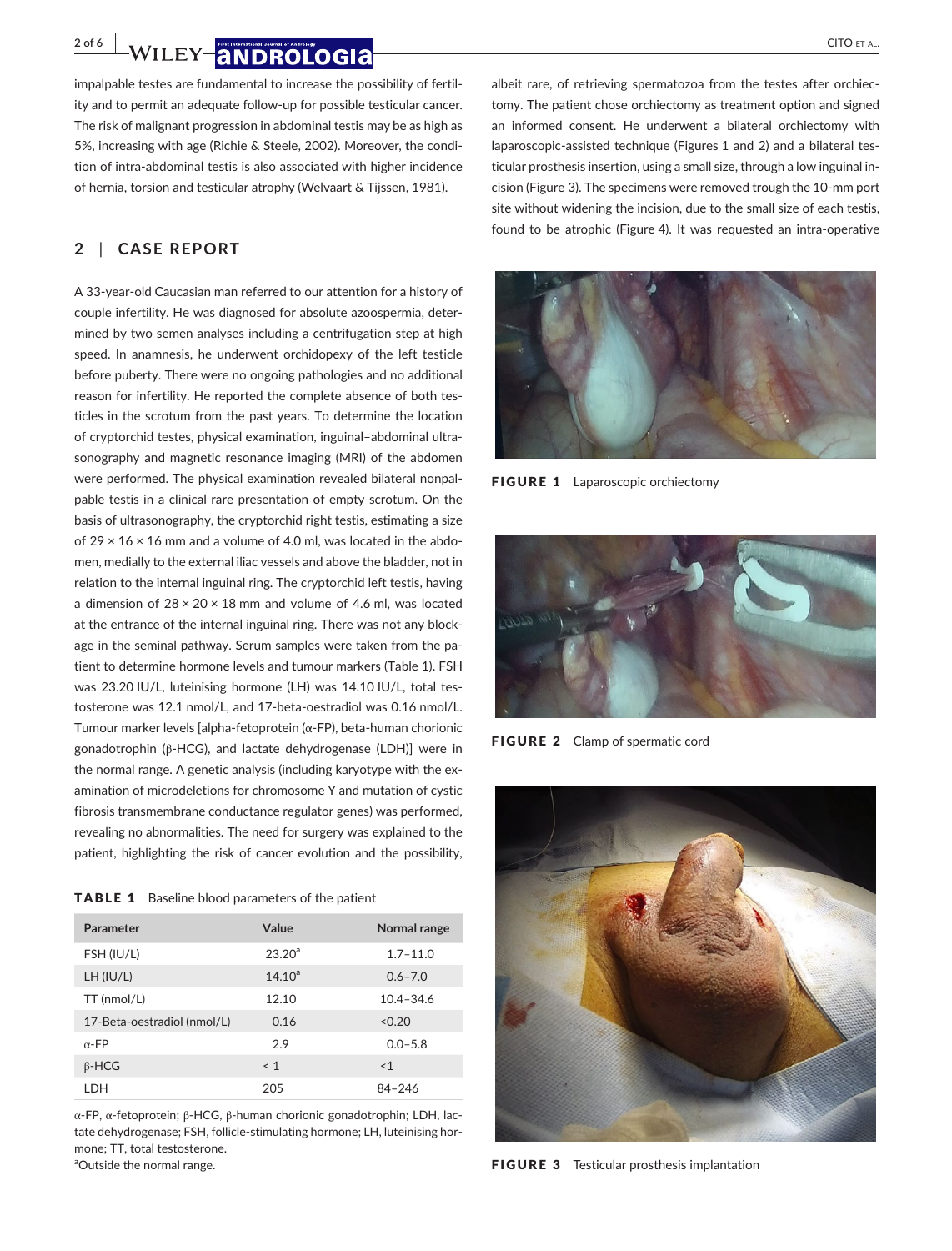# **|** CITO et al. **3 of 6**



FIGURE 4 Atrophic testis



**FIGURE 5** Samples of testis excised with testicular sperm extraction (TESE) from each side

testicular sperm extraction (TESE) at the time of orchiectomy, to finding spermatozoa sufficient for a cryopreservation. On the operating table, each testicle was opened trough a single large equatorial incision and six large samples of roughly  $10 \times 10 \times 8$  mm were sharply excised from each side. Each specimen, immediately transferred to the biologist, was placed in sterile Petri dishes with 2.5 ml of flushing buffered medium and stretched by sterile slides under a stereomicroscopy (Figures 5 and 6). Subsequently, the suspension was directly observed and evaluated under inverted microscopy at 200×, revealing the presence of germinal cells but the absence of mature spermatozoa (Figures 7 and 8). Therefore, cryopreservation was not possible. Then, the residual testicles were sent to the histopathological evaluation, sectioned at tiny levels, and stained at haematoxylin and eosin.

The histopathology finding shows a pattern of aspermatogenesis (including Sertoli cell-only syndrome, tubular sclerosis and atrophy) and sperm maturation arrest. No evidence of malignancy was observed. (Figure 9)



FIGURE 6 Testicular tissue stretched by sterile slides

### **3** | **DISCUSSION**

In the developed world, it is rare to see a patient with undescended bilateral testis presenting in adulthood. The reasons for this are multifactorial, but the main are the lack of sexual education among the general population and poor access to healthcare facilities (Rangarajan & Jayakar, 2007). Indeed, only few studies investigated the management of older patients with cryptorchidism and their risk to progress a testicular cancer, because patients in the Western word are generally identified and treated in childhood, due to good attentiveness of the problem (Singh, Bajaj, Kaur, Mishra, & Riar, 2013). The treatment of cryptorchidism in postpuberal age remains controversial (Desai, Prabhu, & Supe, 2002; Rangarajan & Jayakar, 2007). The possible therapeutic options are orchiectomy, orchidopexy and close observation. Some authors recommended orchidopexy as the treatment of choice even in adults, in the purpose of preserve the hormonal function



FIGURE 7 Biological evaluation revealing the presence of germinal cells but the absence of mature spermatozoa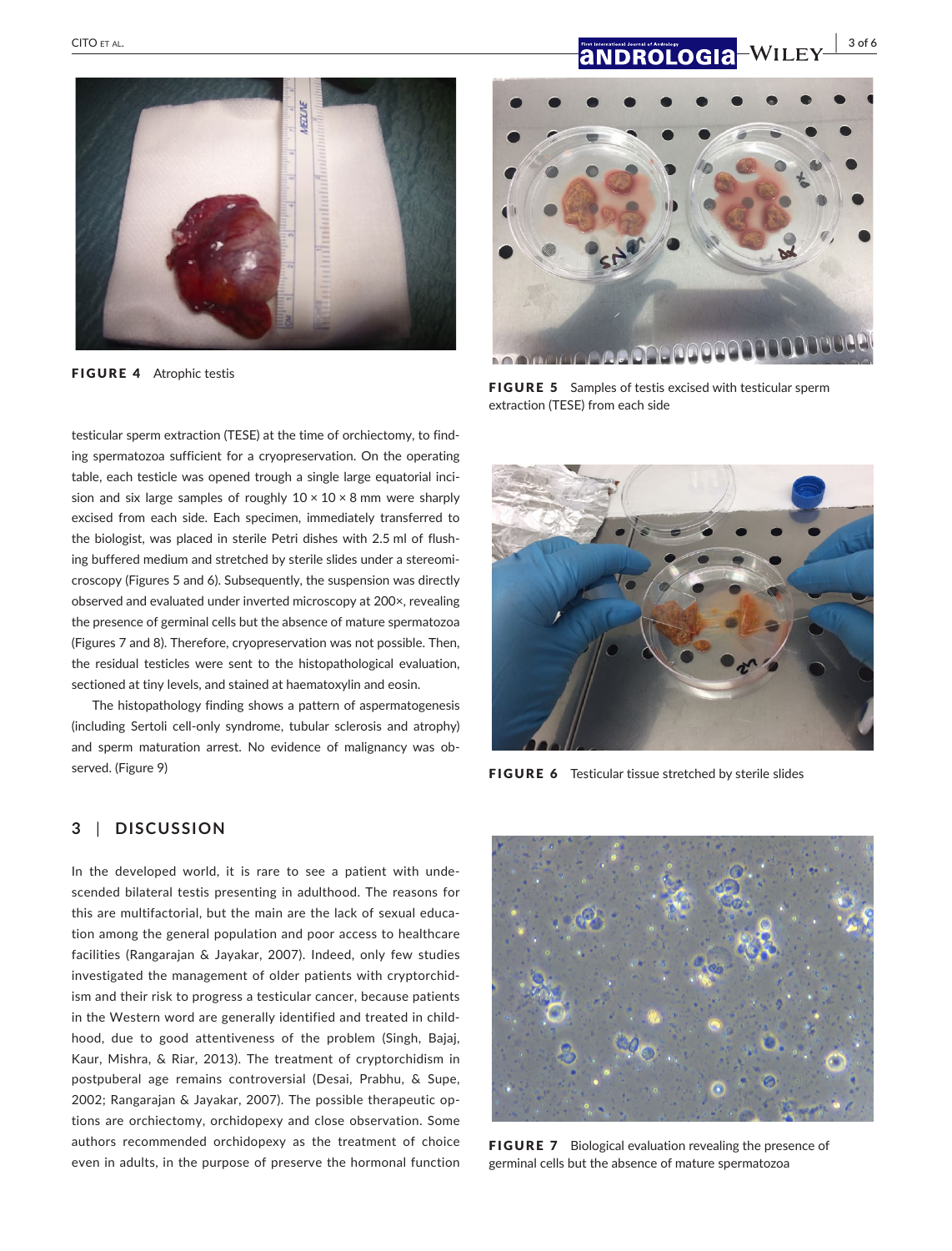# **4 of 6 | WILEY-ANDROLOGIA** CITO ET AL.



FIGURE 8 Biological evaluation revealing the presence of sperm immature cells, not efficient for cryopreservation



FIGURE 9 Histologic evaluation revealing Sertoli cell-only syndrome and sperm maturation arrest

of the testis (Shin, Lemack, & Goldstein, 1997). However, one of the more important problems in the management of cryptorchidism in adults is the increased risk of testicular cancer. It occurs 35–48 times more likely than in the normally descended testicle, considering that 11% of all testicular tumours happens in cryptorchid testes (Abratt, Reddi, & Sarembock, 1992). Several studies suggested that the risk of testicular tumour increases with the age of treatment (Herrinton, Zhao, & Husson, 2003; Møller, Prener, & Skakkebaek, 1996). For this reason, orchiectomy is indicated in our patient, although the histologic analyses did not reveal neoplastic cells. In particular, in cases of intra-abdominal testicle, in addition to the possibility of cancer, it must be added the risk of testicular torsion (Rangarajan & Jayakar, 2007). Furthermore, also in case of unilateral cryptorchidism, there is an increased risk of cancer in the contralateral normally descended testicle. Our patient reported a history of intra-abdominal undescended testes from infancy with a risk considerably increased of malignancy progression, so

he was highly discouraged to perform orchidopexy. Moreover, a conventional orchidopexy cannot produce good results in case of intra-abdominal testis, because frequently, the testicular vessels are short. Cortesi et al. (1976) were the first to use laparoscopy as a diagnostic tool for impalpable testes. Nowadays, laparoscopic orchiectomy is considered the gold standard for cryptorchidism intra-abdominally in adults, ranging accuracy 88%–100% (Moore, Peters, Bauer, Mandell, & Retik, 1994). Also Hennigan and Young (1992) and Sousa et al. (2000) found laparoscopic orchiectomy very effective for impalpable testes in adults. As previously stressed, undescended testis may cause infertility. Only few studies analysed the sperm retrieval with TESE following orchidopexy (Chiba, Ishikawa, Yamaguchi, & Fujisawa, 2009), and only four case reports have been published, describing a term pregnancy after postpubertal orchiopexy (Giwercman, Hansen, & Skakkebaek, 2000; Heaton, Davenport, & Pryor, 1993; Lin, Hsu, Wu, & Lin, 2001; Shin et al., 1997). While the possibility of finding spermatozoa with TESE in cryptorchids who underwent orchidopexy in the pre-pubertal period was found to be 52% and 74%, as reported in previous studies (Vernaeve et al., 2004), this ratio decreased to 4% in another study that evaluated postpubertal age (Irkilata et al., 2005). To evaluate the overall fertility potential, it is recommended that the contralateral testis should also be explored. In fact, we performed a bilateral TESE, although there were some predictive factors of extremely low potential of sperm recovery, according to how reported in literature. Our patient reported high value of FSH and low testicular volume that prove damage in the spermatogenesis process. Usually, TESE was performed in cases of testicular cancer underwent orchiectomy (Onco-TESE). Nevertheless, only one study, conducted by Irkilata HC et al., analysed the research of spermatozoa after TESE in adult patients who underwent orchiectomy for cryptorchidism, demonstrating a sperm retrieval only in one of 25 TESE (4%) and a predominant histopathological assessment of seminiferous tubular atrophy (Irkilata et al., 2005). According to our histologic result, the finding of impaired spermatogenesis in cryptorchidism relates with morphological observations of other studies, in agreement with the understanding that cryptorchidism reflects a primary testicular maldevelopment. How reported by Ferhat Ateş et al., the most common pathologies of 244 adult patients underwent orchiectomy for unilateral cryptorchidism were SCOS and maturation arrest (Ateş et al., 2016). As shown by Rogers et al. (1998) and Ford, Parkinson, and Pryor (1985), with increasing age in undescended testicles, the basal membrane thickens, the seminiferous tubules diameter decreases and fibrosis develops in the interstitium. Also Koni et al. (2014) evaluated histopathological features of uncorrected undescended testis presenting at postpuberal age, revealing that 51% of cases presented germ cells at different maturation levels, but all containing immature spermatozoa, while 45% did not have basal membrane thickening. The use of immature spermatozoa in intracytoplasmic sperm injection (ICSI) is controversial. In our case, the biological analyses discovered the presence of few sperm immature cells, not efficient for a cryopreservation.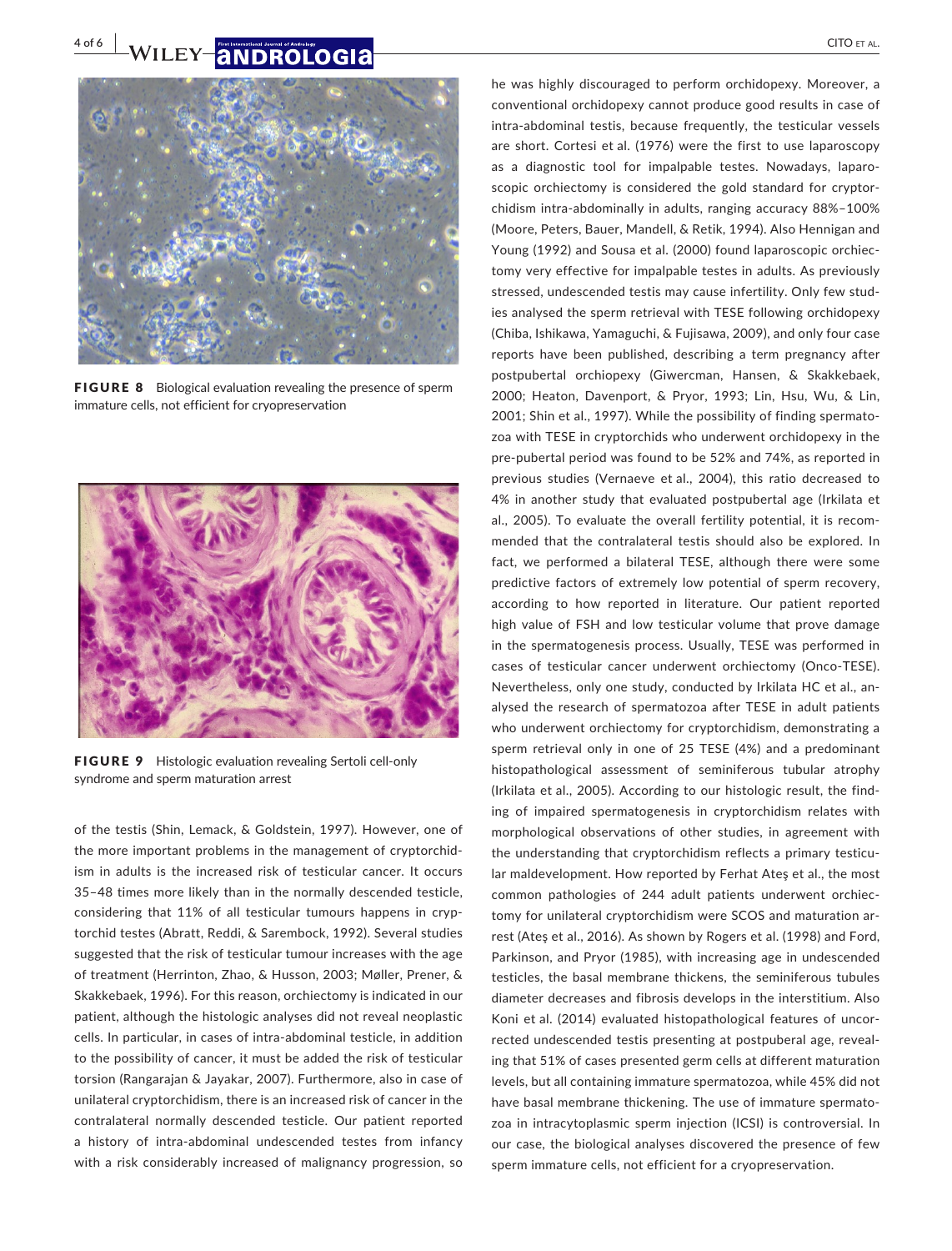## **4** | **CONCLUSION**

Testicular sperm extraction might be a good option for patients with absolute azoospermia and intra-abdominal cryptorchidism, especially if bilateral, to find spermatozoa efficient for cryopreservation. The procedure performed after orchiectomy is safe and does not have any impact on patient's health. However, it is important to clarify the very low potential of sperm recovery, so much to suggest to the couple, firstly, a heterologous insemination.

#### **ORCID**

*G. Cito* <http://orcid.org/0000-0001-7526-4025>

*A. Cocci* <http://orcid.org/0000-0003-0138-6294>

### **REFERENCES**

- Abratt, R. P., Reddi, V. B., & Sarembock, L. A. (1992). Testicular cancer and cryptorchidism. *British Journal of Urology*, *70*(6), 656–659. [https://doi.](https://doi.org/10.1111/j.1464-410X.1992.tb15838.x) [org/10.1111/j.1464-410X.1992.tb15838.x](https://doi.org/10.1111/j.1464-410X.1992.tb15838.x)
- Ateş, F., Soydan, H., Okçelik, S., Çırakoğlu, A., Yılmaz, İ., Malkoç, E., & Karademir, K. (2016). Clinical and histopathological results of the adult patients with unilateral cryptorchidism. *Turkish Journal of Urology*, *42*(2), 74–79.<https://doi.org/10.5152/tud.2016.47886>
- Chiba, K., Ishikawa, T., Yamaguchi, K., & Fujisawa, M. (2009). The efficacy of adult orchidopexy as a treatment of male infertility: Our experience of 20 cases. *Fertility and Sterility*, *92*, 1337–1339. [https://doi.](https://doi.org/10.1016/j.fertnstert.2009.03.104) [org/10.1016/j.fertnstert.2009.03.104](https://doi.org/10.1016/j.fertnstert.2009.03.104)
- Cortes, D., Thorup, J., Lindenberg, S., & Visfeldt, J. (2003). Infertility despite surgery for cryptorchidism in childhood can be classified by patients with normal or elevated follicle-stimulating hormone and identified at orchidopexy. *BJU International*, *91*(7), 670–674. [https://doi.](https://doi.org/10.1046/j.1464-410X.2003.04177.x) [org/10.1046/j.1464-410X.2003.04177.x](https://doi.org/10.1046/j.1464-410X.2003.04177.x)
- Cortesi, N., Ferrari, P., Zambarda, E., Manenti, A., Baldini, A., & Morano, F. P. (1976). Diagnosis of bilateral abdominal cryptorchidism by laparoscopy. *Endoscopy*, *8*(1), 33–34. <https://doi.org/10.1055/s-0028-1098372>
- Desai, C. S., Prabhu, R. Y., & Supe, A. N. (2002). Laparoscopic orchidectomy for undescended testis in adults. *Journal of Postgraduate Medicine*, *48*(1), 25–26.
- Ford, T. F., Parkinson, M. C., & Pryor, J. P. (1985). The undescended testis in adult life. *British Journal of Urology*, *57*(2), 181–184. [https://doi.](https://doi.org/10.1111/j.1464-410X.1985.tb06417.x) [org/10.1111/j.1464-410X.1985.tb06417.x](https://doi.org/10.1111/j.1464-410X.1985.tb06417.x)
- Giwercman, A., Hansen, L. L., & Skakkebaek, N. E. (2000). Initiation of sperm production after bilateral orchiopexy: Clinical and biological implications. *Journal of Urology*, *163*, 1255–1256. [https://doi.org/10.1016/](https://doi.org/10.1016/S0022-5347(05)67742-7) [S0022-5347\(05\)67742-7](https://doi.org/10.1016/S0022-5347(05)67742-7)
- Golladay, E. S., & White, J. J. (2002). Hernias and congenital groin problems in infants and children. In G. D. Zuidema & C. J. Yeo (Eds.). *Shackelford's surgery of the alimentary tract*, 5th edn, Vol V. Ch. 15 (pp. 177–190). Philadelphia, PA: W.B. Saunders Company.
- Gracia, J., Sanchez Zalabardo, J., Sánchez García, J., García, C., & Ferrández, A. (2000). Clinical, physical, sperm and hormonal data in 251 adults operated on for cryptorchidism in childhood. *BJU International*, *85*(9), 1100–1103. <https://doi.org/10.1046/j.1464-410x.2000.00662.x>
- Heaton, N. D., Davenport, M., & Pryor, J. P. (1993). Fertility after correction of bilateral undescended testes at the age of 23 years. *British Journal of Urology*, *71*, 490–491. [https://doi.org/10.1111/j.1464-410X.1993.](https://doi.org/10.1111/j.1464-410X.1993.tb16005.x) [tb16005.x](https://doi.org/10.1111/j.1464-410X.1993.tb16005.x)
- Hennigan, T. W., & Young, R. A. (1992). Laparoscopic orchidectomy in cryptorchidism. *British Journal of Surgery*, *79*(11), 1166. [https://doi.](https://doi.org/10.1002/(ISSN)1365-2168) [org/10.1002/\(ISSN\)1365-2168](https://doi.org/10.1002/(ISSN)1365-2168)
- Herrinton, L. J., Zhao, W., & Husson, G. (2003). Management of cryptorchism and risk of testicular cancer. *American Journal of Epidemiology*, *157*(7), 602–605. <https://doi.org/10.1093/aje/kwg012>
- Irkilata, H. C., Dayanc, M., Yildirim, I., Cincik, M., Aydur, E., & Peker, A. F. (2005). Low sperm recovery from the undescended testis with testicular sperm extraction in postpubertalcryptorchid: Preliminary report. *Andrologia*, *37*(2–3), 65–68. [https://doi.](https://doi.org/10.1111/j.1439-0272.2005.00655.x) [org/10.1111/j.1439-0272.2005.00655.x](https://doi.org/10.1111/j.1439-0272.2005.00655.x)
- Koni, A., Ozseker, H. S., Arpali, E., Kilinc, E., Dogan, H. S., Akyol, A., & Tekgul, S. (2014). Histopathological evaluation of orchiectomy specimens in 51 late postpubertal men with unilateral cryptorchidism. *Journal of Urology*, *192*(4), 1183–1188. <https://doi.org/10.1016/j.juro.2014.05.048>Epub 2014 May 17.
- Lee, P. A., & Coughlin, M. T. (2001). Fertility after bilateral cryptorchidism. *Hormone Research in Paediatrics*, *55*, 28–32. [https://doi.](https://doi.org/10.1159/000049960) [org/10.1159/000049960](https://doi.org/10.1159/000049960)
- Lin, Y. M., Hsu, C. C., Wu, M. H., & Lin, J. S. (2001). Successful testicular sperm extraction and paternity in an azoospermic man after bilateral postpubertal orchiopexy. *Urology*, *57*, 365. [https://doi.org/10.1016/](https://doi.org/10.1016/S0090-4295(00)01006-2) [S0090-4295\(00\)01006-2](https://doi.org/10.1016/S0090-4295(00)01006-2)
- Møller, H., Prener, A., & Skakkebaek, N. E. (1996). Testicular cancer, cryptorchidism, inguinal hernia, testicular atrophy, and genital malformations: Case-control studies in Denmark. *Cancer Causes & Control*, *7*(2), 264–274. <https://doi.org/10.1007/BF00051302>
- Moore, R. G., Peters, C. A., Bauer, S. B., Mandell, J., & Retik, A. B. (1994). Laparoscopic evaluation of the nonpalpable tests: A prospective assessment of accuracy. *Journal of Urology*, *151*(3), 728–731. [https://doi.](https://doi.org/10.1016/S0022-5347(17)35073-5) [org/10.1016/S0022-5347\(17\)35073-5](https://doi.org/10.1016/S0022-5347(17)35073-5)
- Pettersson, A., Richiardi, L., Nordenskjold, A., Kaijser, M., & Akre, O. (2007). Age at surgery for undescended testis and risk of testicular cancer. *New England Journal of Medicine*, *356*(18), 1835–1841. [https://doi.](https://doi.org/10.1056/NEJMoa067588) [org/10.1056/NEJMoa067588](https://doi.org/10.1056/NEJMoa067588)
- Raina, V., & Rajfer, J. (1998). Congenital anomalies of the testis and scrotum. In P. C. Walsh, A. B. Retik, E. D. Vaugh Jr, & A. J. Wein (Eds.), *Campbell's urology* (pp. 2172–2191). Philadelphia, PA: W.B. Saunders Company.
- Rangarajan, M., & Jayakar, S. M. (2007). Laparoscopic orchiectomy for the adult impalpable testis–experiences in a rural teaching hospital. *Surgical Endoscopy*, *21*(1), 66–69. Epub 2006 Oct 23. [https://doi.org/10.1007/](https://doi.org/10.1007/s00464-005-0735-z) [s00464-005-0735-z](https://doi.org/10.1007/s00464-005-0735-z)
- Richie, J. P., & Steele, G. S. (2002). Neoplasm of the testis. In: P. C. Walsh, A. B. Retik, E. D. Vaugham Jr & A. J. Wein (Eds.), *Campbells urology*, 8th edn, Vol. 4. Ch. 81 (pp. 2876–pp. 2919). Philapdelphia, PA: W.B. Saunders Company.
- Rogers, E., Teahan, S., Gallagher, H., Butler, M. R., Grainger, R., McDermott, T. E., & Thornhill, J. A. (1998). The role of orchiectomy in the management of postpubertal cryptorchidism. *Journal of Urology*, *159*(3), 851–854. [https://doi.org/10.1016/S0022-5347](https://doi.org/10.1016/S0022-5347(01)63752-2) [\(01\)63752-2](https://doi.org/10.1016/S0022-5347(01)63752-2)
- Shin, D., Lemack, G. E., & Goldstein, M. (1997). Induction of spermatogenesis and pregnancy after adult orchiopexy. *Journal of Urology*, *158*(6), 2242. [https://doi.org/10.1016/S0022-5347\(01\)68215-6](https://doi.org/10.1016/S0022-5347(01)68215-6)
- Singh, P., Bajaj, K., Kaur, R., Mishra, A., & Riar, H. (2013). Ruptured seminoma of undescended testis presenting as acute abdomen: Case report with literature review. *Annals of Medical and Health Sciences Research*, *3*(1), 108–109.<https://doi.org/10.4103/2141-9248.109467>
- Sousa, A., Gayoso, R., Lopez-Bellido, D., Reboredo, J., Perez-Valcarcel, J., & Fuentes, M. (2000). Laparoscopic assessment and orchidectomy for the adult undescended testis. *Surgical Laparoscopy Endoscopy & Percutaneous Techniques*, *10*(6), 420–422.
- Vernaeve, V., Krikilion, A., Verheyen, G., Van Steirteghem, A., Devroey, P., & Tournaye, H. (2004). Outcome of testicular sperm recovery and ICSI in patients with non-obstructive azoospermia with a history of orchidopexy. *Human Reproduction*, *19*, 2307–2312. [https://doi.](https://doi.org/10.1093/humrep/deh394) [org/10.1093/humrep/deh394](https://doi.org/10.1093/humrep/deh394)